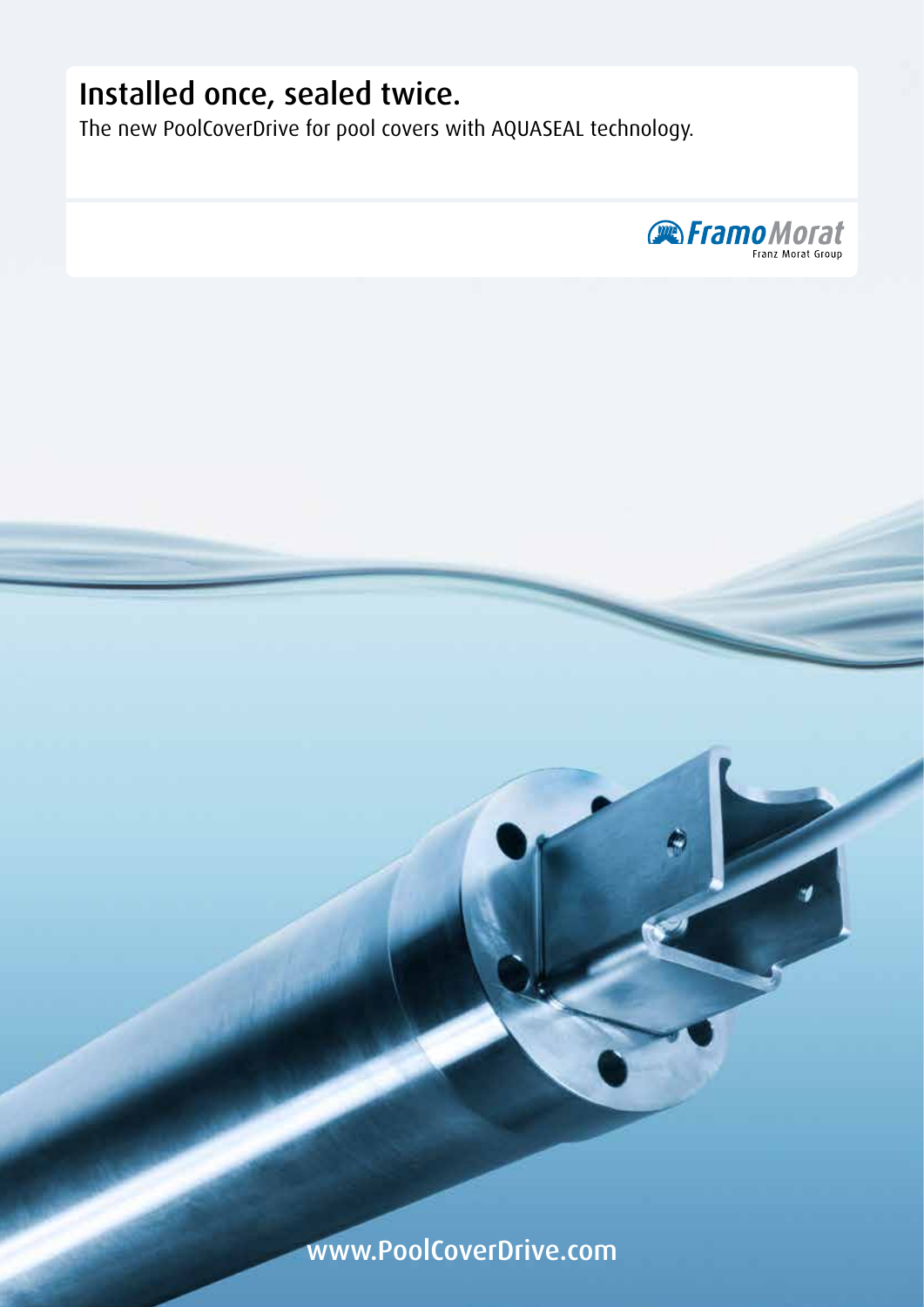# PoolCover Drive for underfloor pool cover systems

On underfloor unwinding systems for swimming pool covers, the winding shaft (including the electric drive) are continuously under water. In order to avoid costly repairs, it is essential that these drives are watertight and maintenance-free over the long term. Many of the drives available today do not fulfill this requirement. They exhibit corrosion damage after a relatively short time, which can lead to leaks.

The new PoolCoverDrive from Framo Morat with AQUASEAL technology specially developed for permanent use in swimming pools is completely different:

A high quality stainless steel housing (V4A) provides maximum resistance against chlorine and salt water. All materials are extremely weather resistant (will not become brittle or form cracks). Double enclosures and redundant sealing of all mechanical interfaces permit continuous usage in water depths up to 2.5 m.

### **Delivery**

The PoolCoverDrive by standard comes as a 24 V DC Drum Motor, with holding brake, Hall generator and device plug connector for cable connection. A 5m connection line with plug is delivered by standard (other lenghts optional).

Carrier disk and plain bearing ring of POM are not part of delivery but can be offered (also with customized dimensions) by request.

### Specifications

| <b>Drive</b>                  |                                 |
|-------------------------------|---------------------------------|
| Maximum output torque         | 300 Nm                          |
| Maximum static holding torque | 350 Nm                          |
| Output speed                  | 2,8 min <sup>-1</sup> at 300 Nm |
| Idle output speed             | $3.5 \text{ min}^{-1}$          |
| Gear ratio                    | 1000:1                          |
| Total weight of drive         | 17,5 kg                         |
| <b>Protection class</b>       | IP 68*                          |

\* tested operating conditions: water depth 2.5 m, interval operation, test duration 18 months

| <b>Motor</b>              |                                 |
|---------------------------|---------------------------------|
| Motor output              | 100 W                           |
| Duty cycle at 300 Nm      | S2 15 min.                      |
| Motor voltage             | 24 V DC                         |
| No-load current           | 0.5A                            |
| Maximum power consumption | 6 A (at 300 Nm output)          |
| Motor type                | Permanent-magnet DC brush motor |

| <b>Encoder</b>        |                                           |
|-----------------------|-------------------------------------------|
| Encoder type          | Hall sensor                               |
| Voltage               | $5 - 24$ V DC                             |
| Power consumption     | max. 12 mA (at 12 V)                      |
| Resolution            | 2 pulses per rotation                     |
| Output signals        | 2 square wave signals in phase quadrature |
| Pulse width deviation | max. $15^\circ$                           |
| Phase shift deviation | max. 15°                                  |
| Output voltage        | 0,4 V DC (20 mA)                          |

Specifications are based on an ambient temperature of 20 °C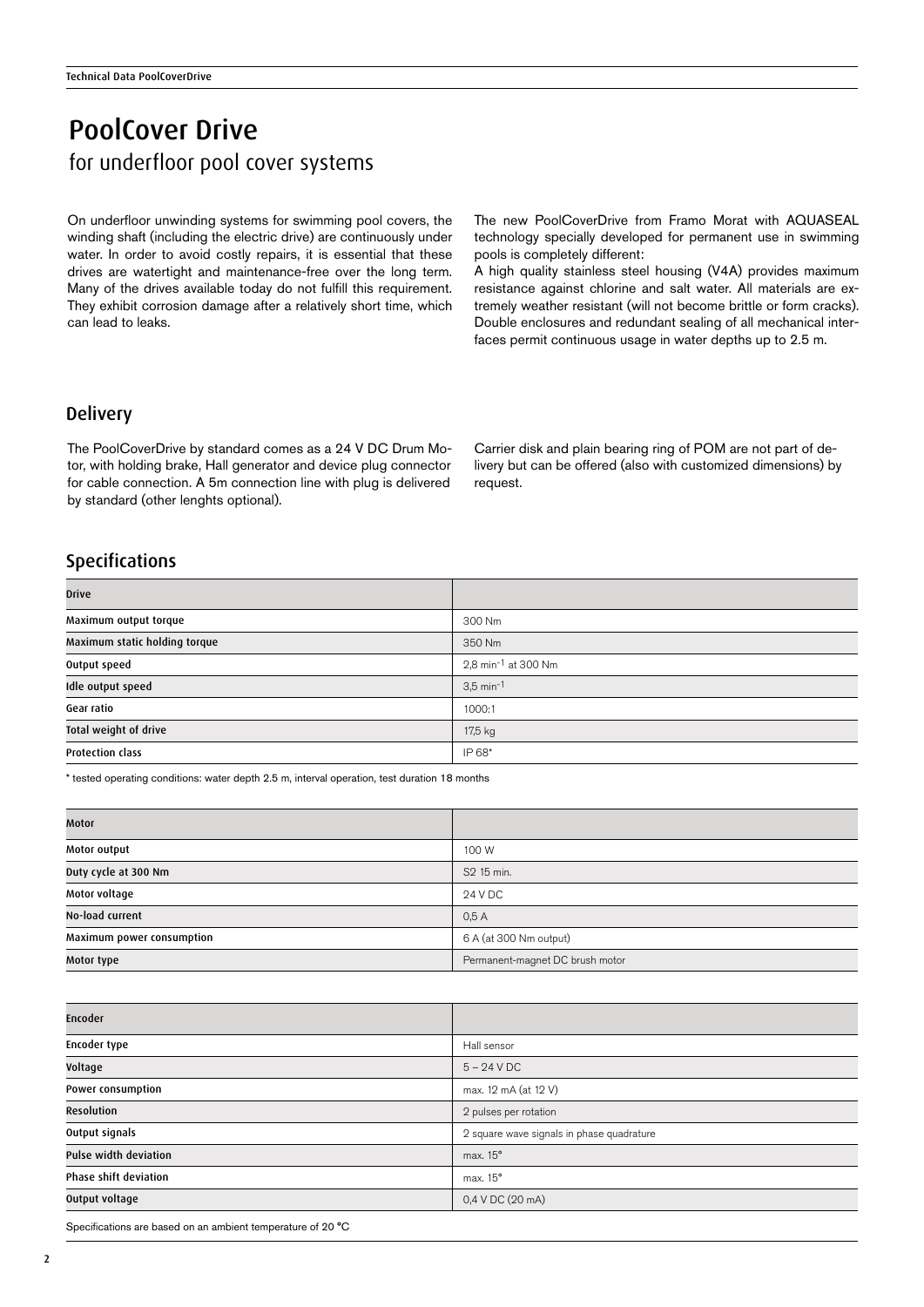### Dimensions



- Stainless steel (V4A) housing provides high resistance to chlorine and salt water.
- Redundant seals for security against moisture penetration.
- All flange screw fittings sealed with U-seals and sealing compound.
- Plug variation for rapid and economical installation.
- Integrated protection from formation of condensation in internal space.
- All materials are highly weather resistant.
- Adapted material expansion coefficients reliably avoid crack formation during temperature fluctuations.
- Wear-free holding brake.



# Installation

Installation may vary for individual swimming pool cover systems. Therefore, always observe the manufacturer's specifications.

The Drum motor is inserted into the winding roll from one side. The Drum motor's installation flange is inserted and secured in the counterflange that is fastened to the wall of the pool.

The counterflange serves as torque support. The carrier disk and the plain bearing ring must be connected securely to the winding roll (e.g. screw connection). Force is transferred solely through the carrier disk.

## Speed - Torque curve **Power consumption - Torque curve**